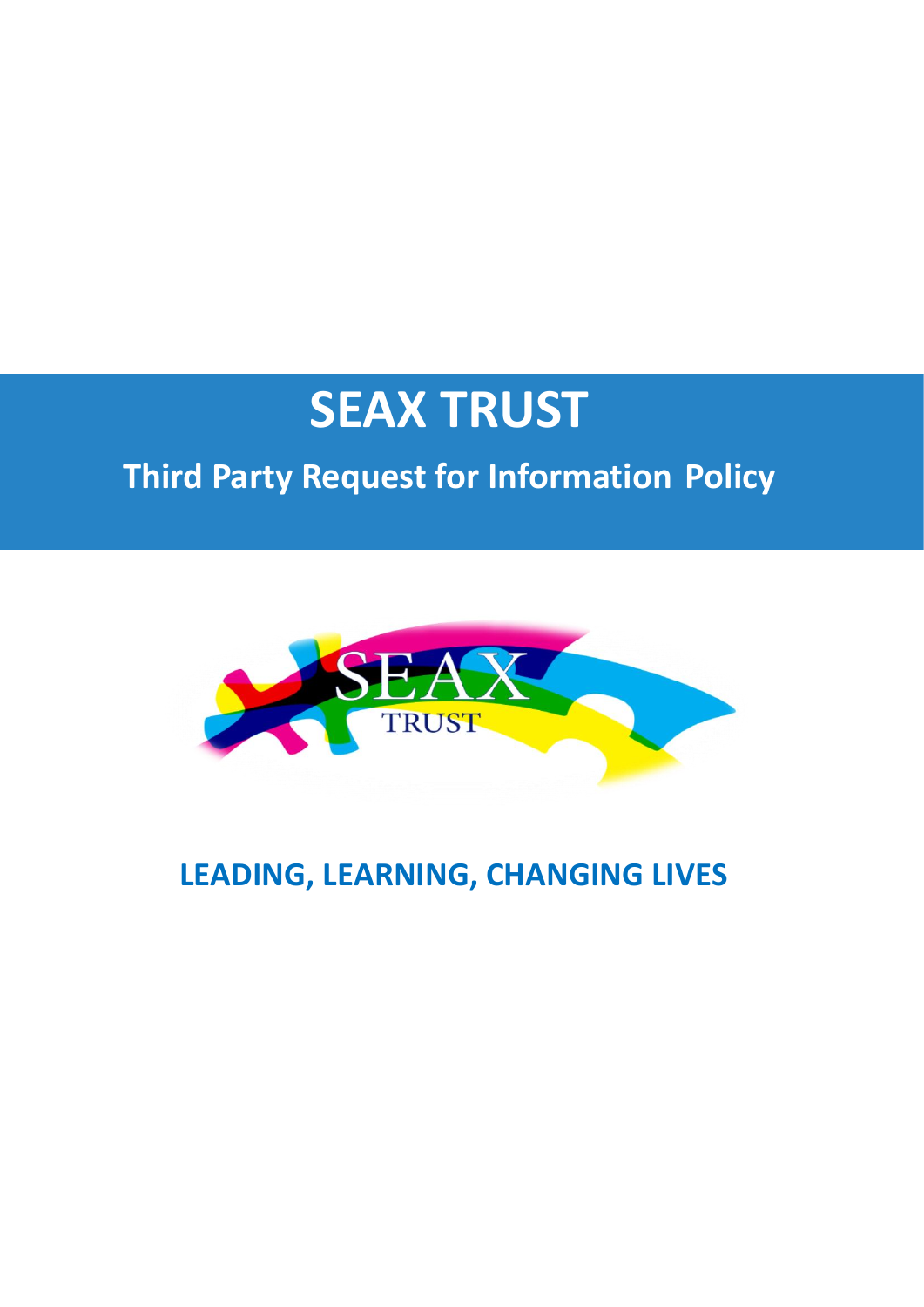**This template has been provided by SBM Services (uk) Ltd and is only authorised for use by those schools in contract with SBM Services (uk) Ltd. This template may not be reproduced, stored in a retrieval system or transmitted in any form or by any means, electronic, mechanical, photocopying, recording or otherwise without the prior written permission of SBM Services (uk) Ltd.**

#### **Copyright © 2018 All rights reserved**

| <b>Effective Date of Adoption:</b>                          | October 2020                  |
|-------------------------------------------------------------|-------------------------------|
| It was ratified by the SEAX Trust Board of<br>Directors on: | 21 <sup>st</sup> October 2020 |

Policy to be reviewed every two years – alterations October 2020:

Details of the Trust's Legal Advisor added

Details relating to COVID Track & Trace Service added

#### **This policy will be reviewed as required in line with changes to Data Protection Legislation**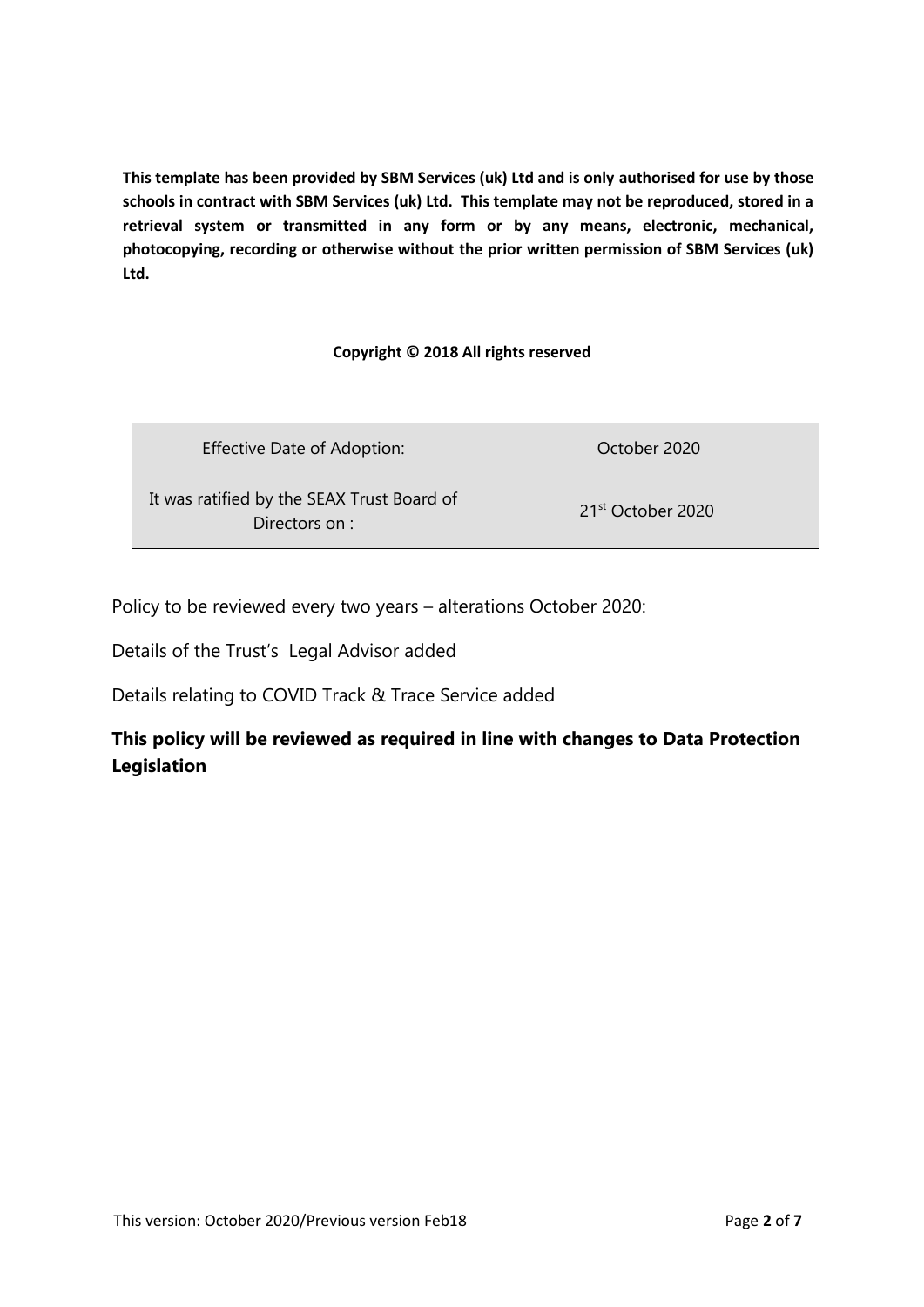# **Third Party Requests for Information**

Occasionally SEAX Trust schools may receive a request for information on a pupil or member of staff by a third party, such as the police or social services.

The police do occasionally ask for personal data as part of an inquiry, but they don't have the automatic right to receive information about our staff or pupils. You should not feel pressured into handing over personal information. There is a special process the police are required to follow to access personal data for certain crime-related purposes.

However, child protection and safeguarding can take priority over data protection. The Children Act 1989 and 2004, Education Act 1996 and 2002 all emphasise the importance of sharing information responsibly where safeguarding is an issue.

Every situation should be assessed on its individual circumstances, and a distinction must be made at this time whether the information has been requested on an emergency basis, (where there is immediate and significant risk to the life and/or limb of a person), or whether the information is required as part of a routine investigation (where there is no immediate threat of harm).

If there is any doubt, then the school's legal advisor and SEAX Trust DPO should be contacted for advice.

Legal Advisor – Messrs Browne Jacobson (through your Headteacher or SEAX Trust Central Team) and/or ECC Legal Team

Any decisions about disclosure on safeguarding requirements should be recorded. The member of staff who has disclosed the data should make a record in the pupil or staff file of the following:

- Information that has been disclosed
- Who it has been disclosed to (person, position and agency)
- Who within the school authorised the release of the data
- Date & time of the decision

A 'Third Party Request for Information' form (Appendix A) should be completed for each request which summarises this information.

#### **Enquiries by the Government's Track & Trace Service in relation to COVID-19:**

From time to time, Trust schools may be contacted by the above service, or similar, requesting personal information relating to pupils/staff. If this is the case, schools should:

- Ascertain who's calling and then phone them back on an independently sourced number
- Make sure the details requested are proportionate, eg contact details only
- Keep clear records of the data released

This version: October 2020/Previous version Feb18 **Page 1 and Alleman Page 3 of 7** and Page 3 of 7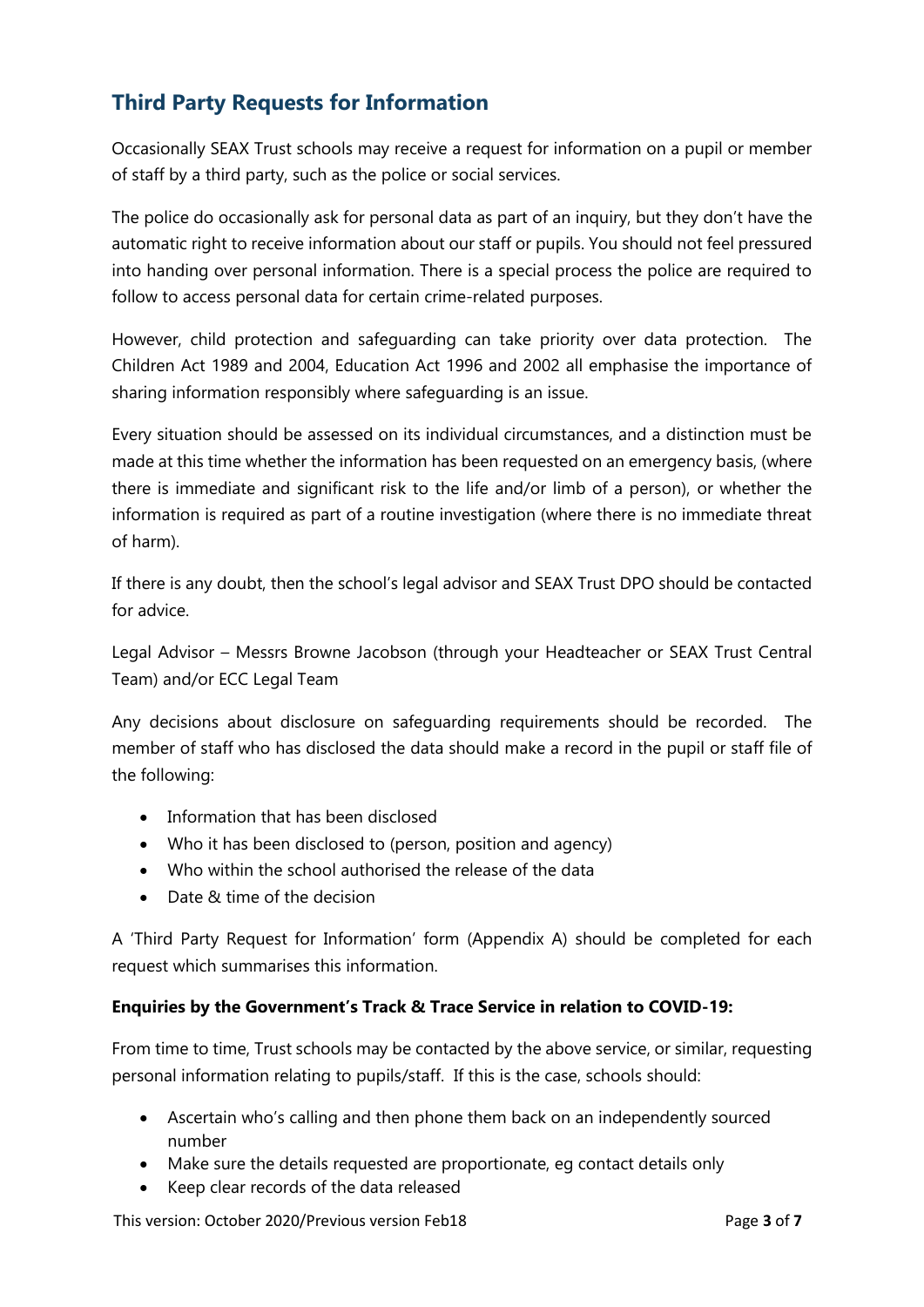### **Appendix A**

#### **Third Party Request for Information**

This form should be completed where a third party contacts the school requesting that information is shared with them about a member of staff or a student.

Remember, the police and other agencies have processes that they need to follow in order to legitimately gain information that is protected within the Data Protection regulations. However, child protection and safeguarding take priority and if information is requested on an emergency basis where there is immediate or significant risk, information can be disclosed.

This form should be completed on receipt of an information request, with authority sought from the Data Controller

A copy should be retained on the relevant staff or pupil file.

| <b>Date of Request:</b>          |  |
|----------------------------------|--|
| Time of Request:                 |  |
| <b>Person receiving request:</b> |  |
| <b>Position:</b>                 |  |

#### **Details of Third Party**

| Name:                      |                         |  |
|----------------------------|-------------------------|--|
| <b>Position:</b>           |                         |  |
| <b>Agency:</b>             |                         |  |
| How has request been made? | Face to face            |  |
|                            | Telephone               |  |
|                            | Letter                  |  |
|                            | Email                   |  |
|                            | Other (please describe) |  |
|                            |                         |  |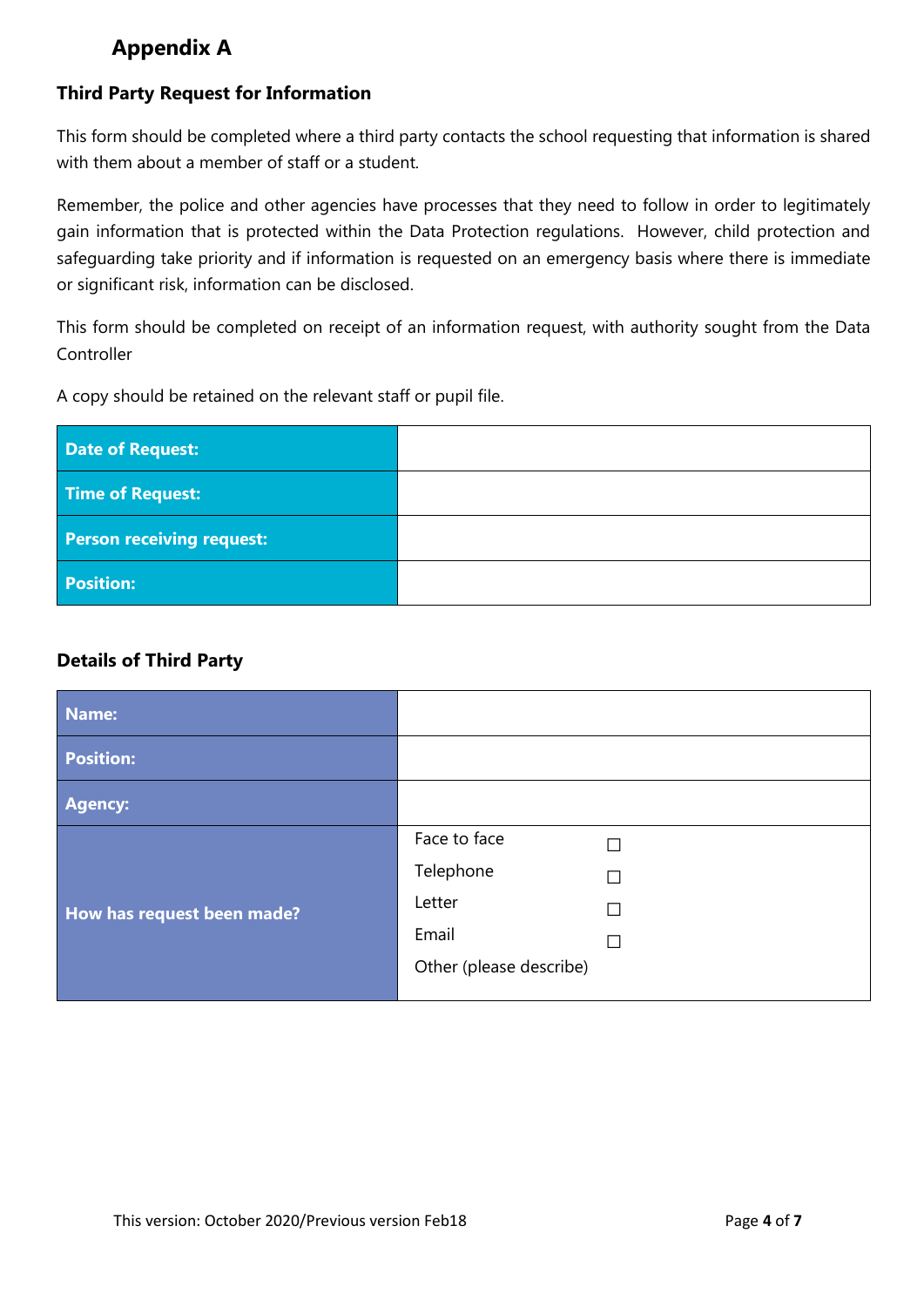# **Appendix A cont/d**

# **Details of Information Requested**

| Data that has been requested:       |  |
|-------------------------------------|--|
| Reason the data has been requested: |  |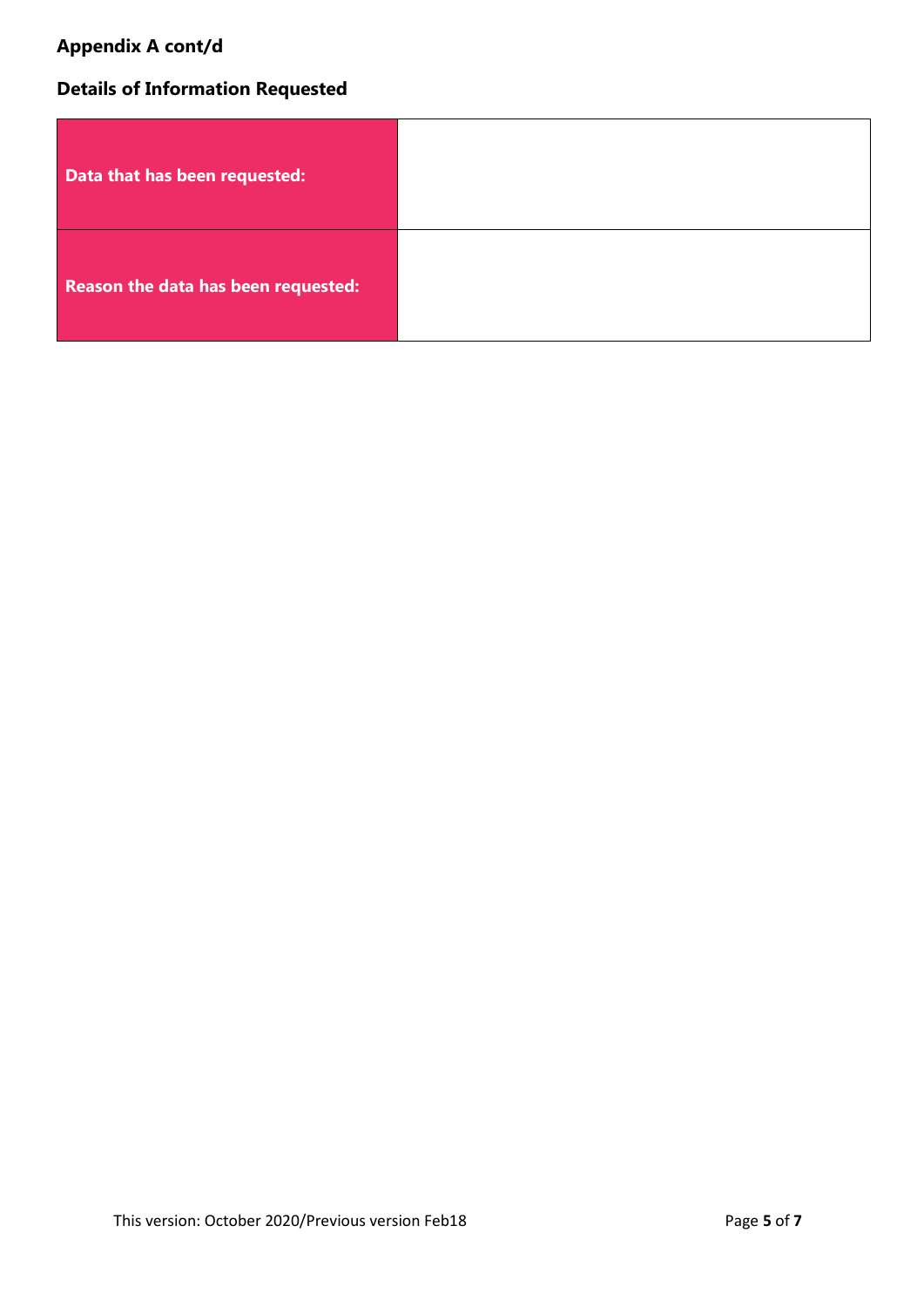### **Authorisation to Release Information**

| Name:                                                 |          |
|-------------------------------------------------------|----------|
| <b>Position:</b>                                      |          |
| Date:                                                 |          |
| Time:                                                 |          |
| <b>Authority to release requested</b><br>information? | Yes / No |
| <b>Summary of Information to be released:</b>         |          |

#### **Confirmation of Information Released:**

| <b>Date Information Released:</b>       |                         |   |
|-----------------------------------------|-------------------------|---|
| <b>Time Information Released:</b>       |                         |   |
|                                         | Face to face            | П |
|                                         | Telephone               |   |
| <b>Method of Releasing Information:</b> | Letter                  | П |
|                                         | Email                   | П |
|                                         | Other (please describe) |   |
|                                         |                         |   |
| Person who released the information:    |                         |   |
| <b>Position:</b>                        |                         |   |
|                                         |                         |   |
| <b>Summary of Information Released:</b> |                         |   |
|                                         |                         |   |
|                                         |                         |   |
| <b>Follow Up Action to be Taken:</b>    |                         |   |
|                                         |                         |   |